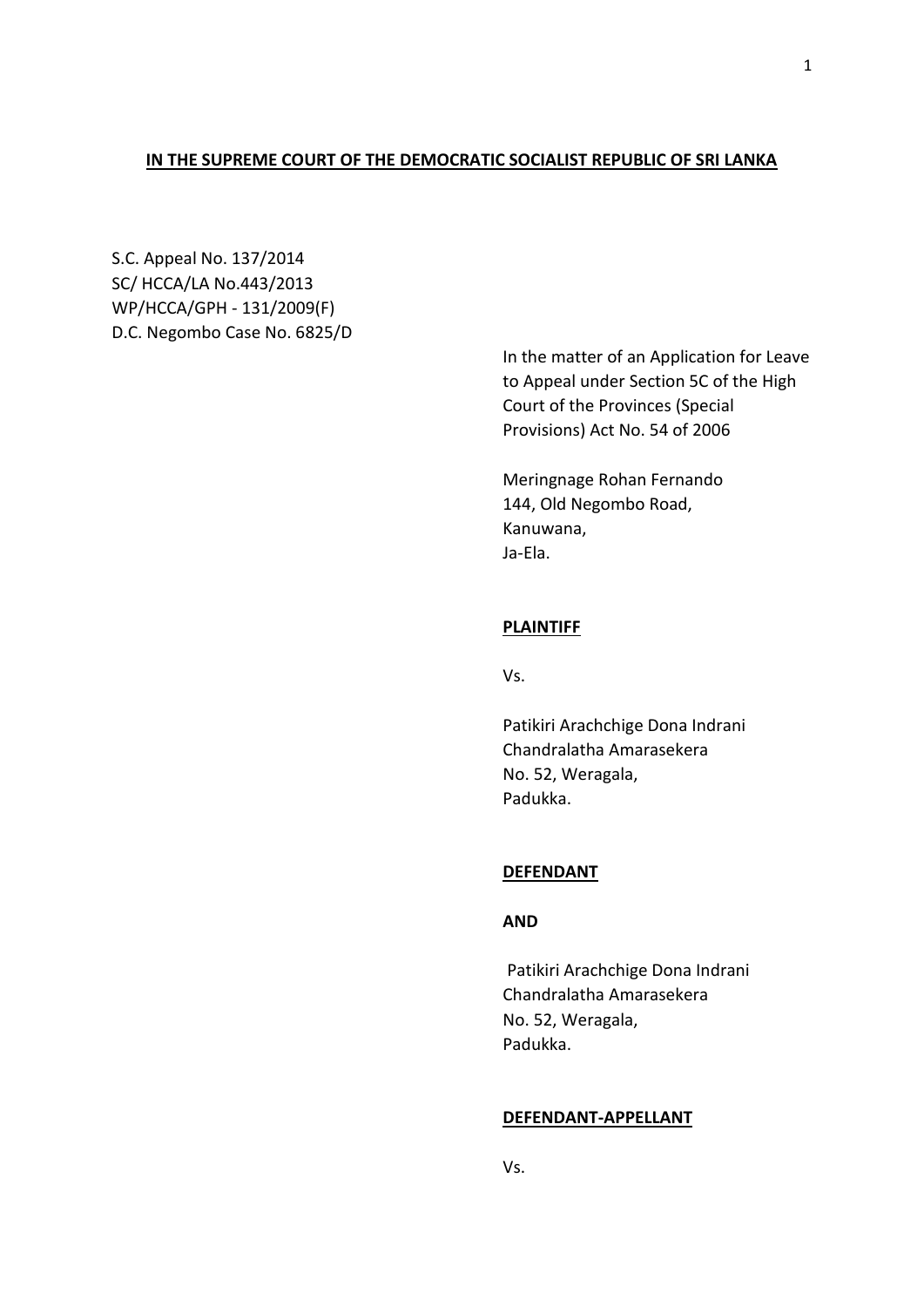Meringnage Rohan Fernando 144, Old Negombo Road, Kanuwana, Ja-Ela.

# **PLAINTIFF-RESPONDENT**

#### **AND NOW BETWEEN**

Meringnage Rohan Fernando 144, Old Negombo Road, Kanuwana, Ja-Ela.

### **PLAINTIFF-RESPONDENT-PETITIONER**

Vs.

Patikiri Arachchige Dona Indrani Chandralatha Amarasekera No. 52, Weragala, Padukka.

### **DEFENDANT-APPELLANT-RESPONDENT**

| <b>BEFORE:</b>     | S.E. Wanasundera P.C., J.<br>Priyantha Jayawardena P.C., J. &<br>Gooneratne J. |
|--------------------|--------------------------------------------------------------------------------|
| <b>COUNSEL:</b>    | Dr. Sunil Cooray for the Plaintiff-Respondent-Appellant                        |
|                    | P.K. Prince Perera for the Defendant-Appellant-Respondent                      |
| <b>ARGUED ON:</b>  | 20.05.2016                                                                     |
| <b>DECIDED ON:</b> | 28.07.2016                                                                     |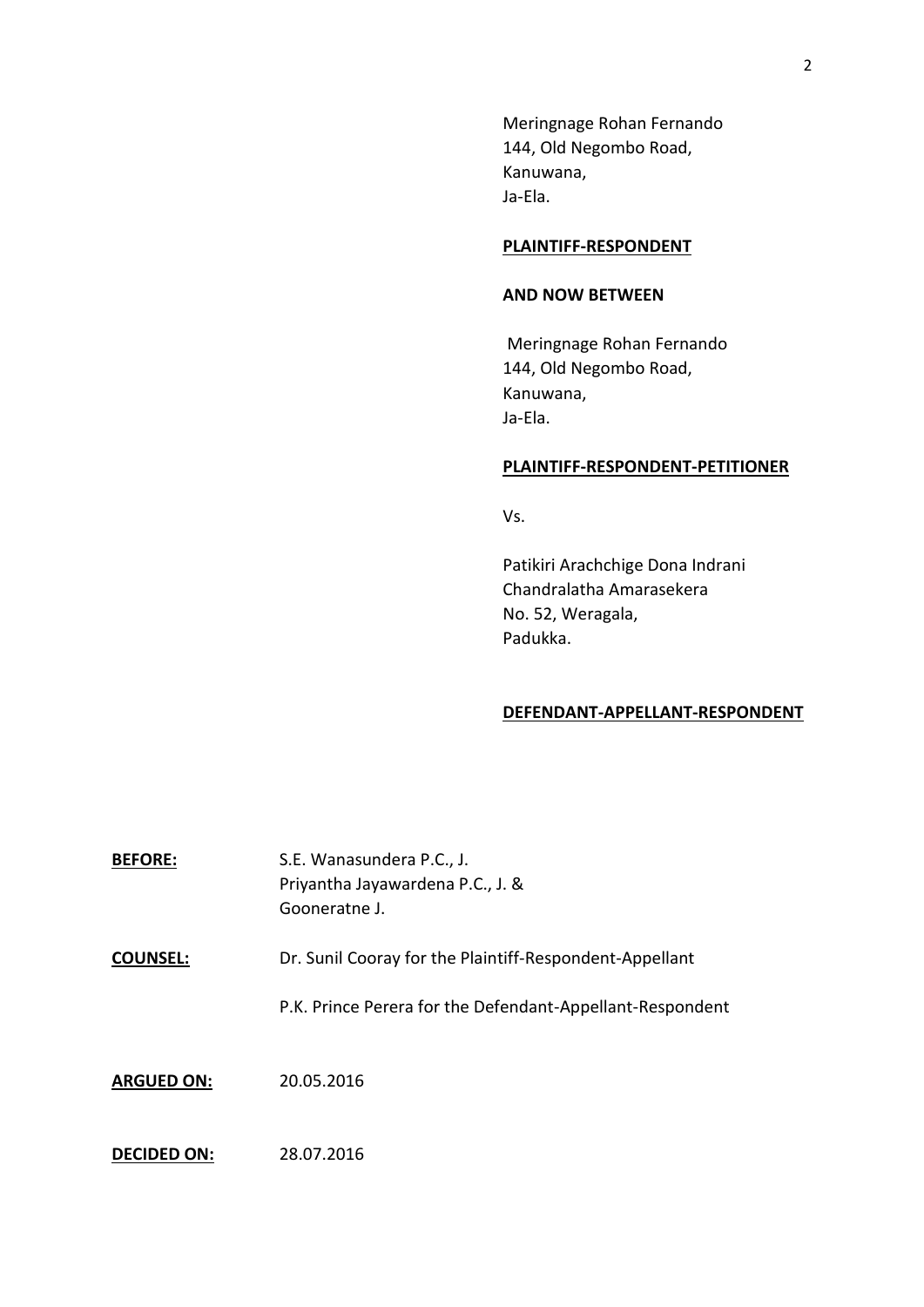### **GOONERATNE J.**

This was a divorce action filed in the District Court of Negombo, by the Plaintiff husband against his wife based on the allegation of malicious desertion. In the District Court, Plaintiff succeeded in obtaining a divorce, but the Defendant wife having appealed to the Civil Appellate High Court was able to convince the High Court, and get a Judgment in her favour wherein the High Court set aside the Judgment of the learned District Judge. However the Supreme Court on 04.08.2014 granted leave on questions of law set out in paragraph 11(a) and (b) of the petition dated 2610.2013. The said question reads thus:

- (a) Did the learned High Court err in holding that the Defendant had no mental element to desert her Plaintiff husband;
- (b) Did the learned High Court err in holding that the learned District Judge had written the Judgment without considering the laid down principles in respect of aspect of matrimonial fault of malicious desertion.

The material placed before this court indicates that parties concerned had met in Hong Kong and had an affair and decided to marry. Both of them came to Sri Lanka in 1996 and got married on or about 24.10.1996. It is stated by the Plaintiff that after a period of two months both of them left for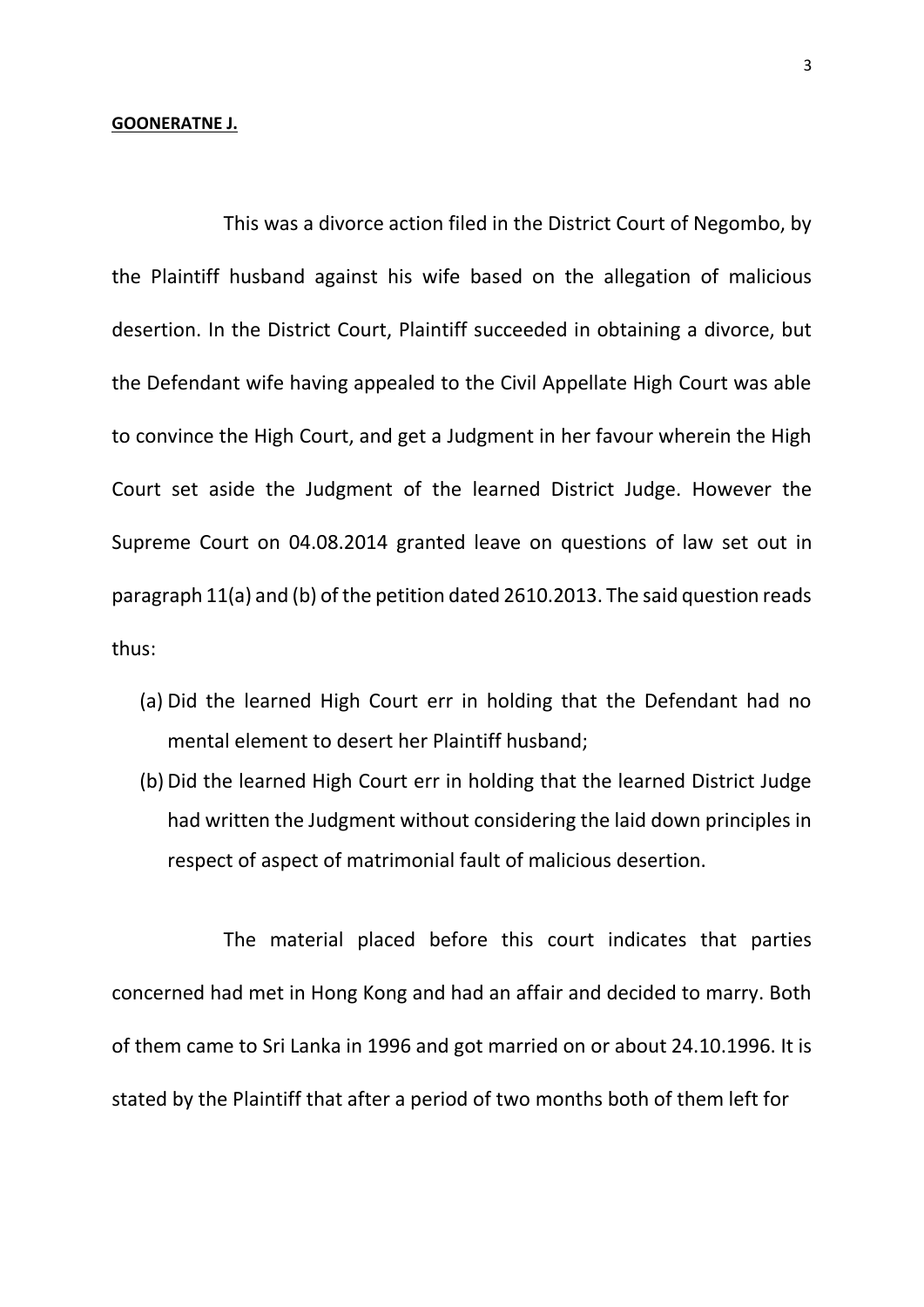Hong Kong. Plaintiff also allege that after the marriage both were not staying together but stayed separately from each other. Learned District Judge has in his Judgment stated that both parties due to disputes between them had no connection with each other as from 05.12.2000. Plaintiff further states that as from the said date the Defendant-wife refused to live with him, and thereby maliciously deserted him. The version of the Defendant wife very briefly was that both of them lived in Hong Kong for a period of 8 years and the Plaintiff left Hong Kong for Sri Lanka on or about June 2003. Defendant wife had on or about 17.08.2006, returned to Sri Lanka, but the Plaintiff never came to the Airport to pick her up and as such the Defendant with her relatives visited the house of Plaintiff but he had avoided meeting her. It is also stated in evidence that, she came to know that her husband had contracted another marriage.

The pith and substance of the evidence led before the trial court indicates that both of them allege desertion of each other but the wife's version of the husband avoiding her has been corroborated in some way by the evidence of the wife's brother. It is stated by this witness that both of them came to Sri Lanka in 1998 and both of them stayed in his house for several days. Two matters are corroborated by this witness.

(a) Avoidance by Plaintiff of his wife at the time and period she came in search of him to Sri Lanka.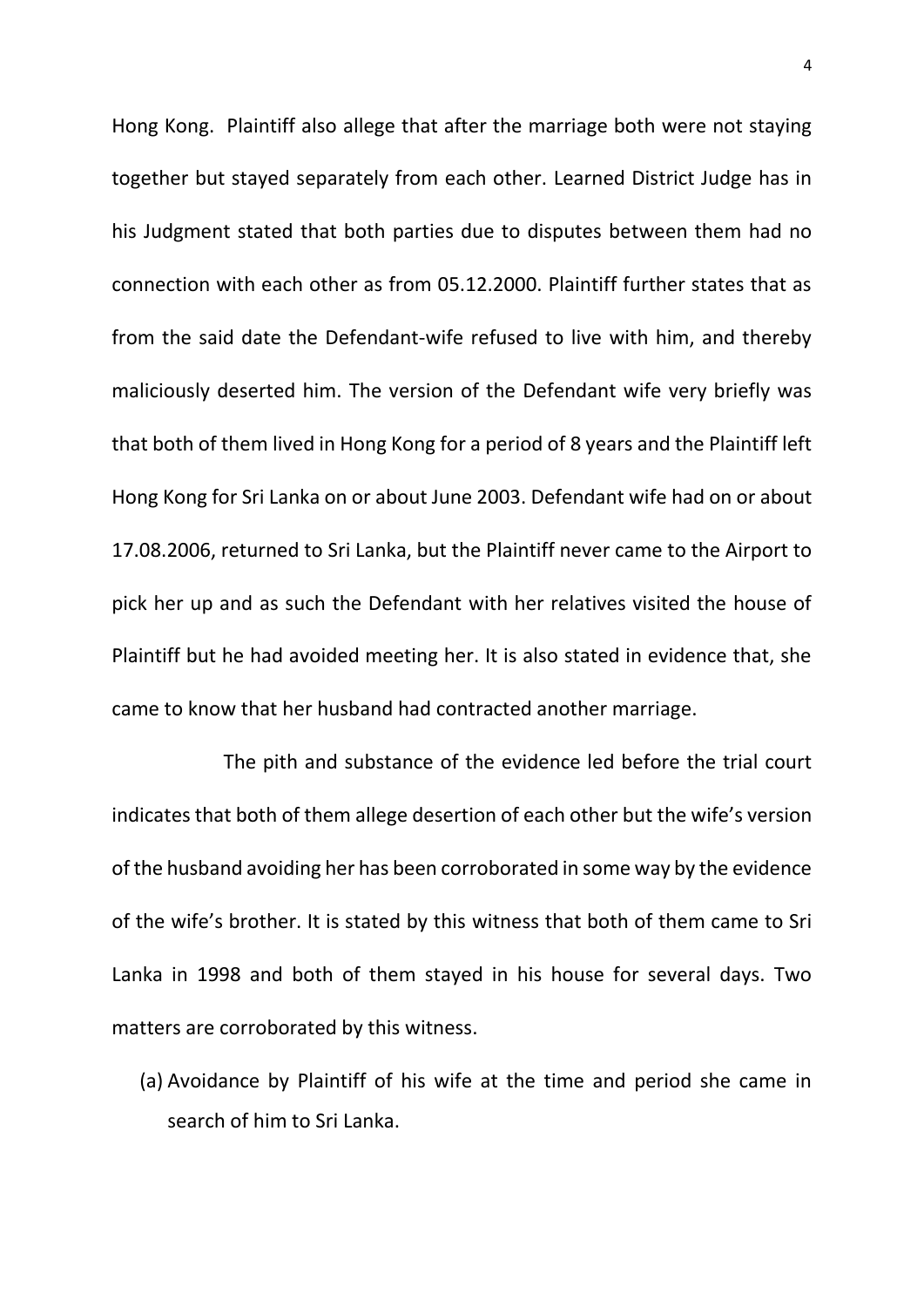(b) Contracting of another marriage by the husband and told by the husband to the witness.

This witness also states that he had arranged a meeting for both of them at Galle Face on a particular day but the Plaintiff husband failed to turn up. Evidence led at the trial also indicates that both of them complain of each other being involved with other persons, wife having an affair with her employer and the husband having left the wife, has got involved with another lady and has a child. These allegations are of course mere allegations without cogent reasons to support such allegations and it remains not established in the way it should be established in a court of law. The points suggested by Plaintiff husband of Defendant's desertion are mere assertions and allegations which should have been corroborated in the context of this case.

I am inclined to accept the views expressed by the learned High Court Judge in the Judgment dated 20.09.2013. I agree with the learned High Court Judge's views that the Defendant wife has not maliciously deserted the Plaintiff as from 05.12.2000. Plaintiff has not established that fact of malicious desertion. On a balance of probability there must be definite and strong proof to establish that the Defendant intended to terminate the marriage as from 05.12.2000.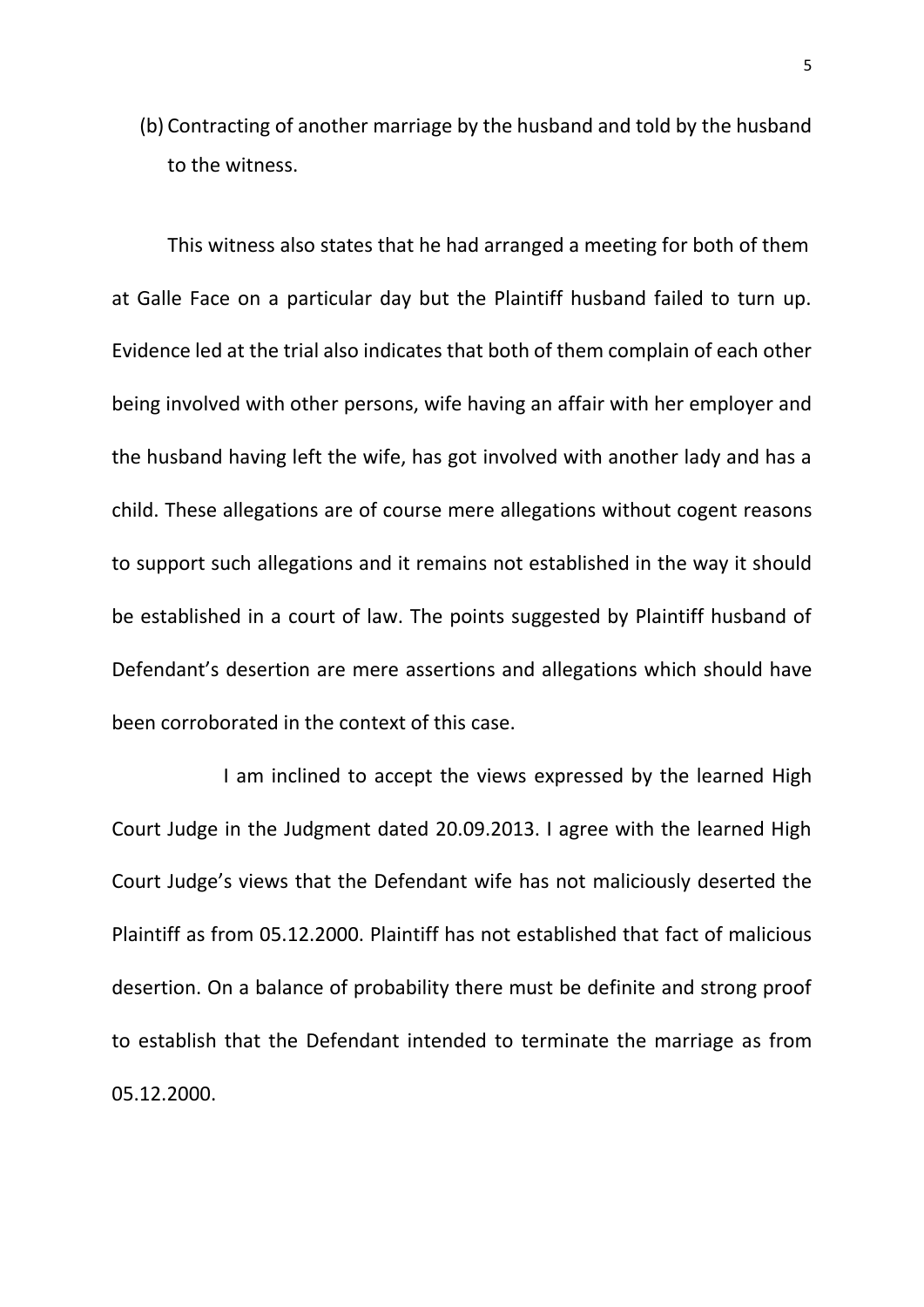Instead there is evidence furnished before the trial court that the Defendant wife came in search of him to Sri Lanka and the way the Plaintiff avoided the Defendant. This aspect no doubt has been corroborated by the other witness called by the Defendant, which Defence version appears to be more probable. No doubt there is a vast difference in the age between them to be 12 years. The wife being the elder partner to the husband, it is very strange as to why such an age factor was never discussed at the time of marriage? These are not matters that could have been discovered especially when the age gap is more than 10 years. In any event that is no barrier for marriage, and not a ground for divorce.

My writing this Judgment is not an exercise to explain and expand jurisprudence on matrimonial relations, but to explain the simple truth that if the deserting spouse leaves the matrimonial home with the fixed intention of terminating the marriage, malicious desertion could be proved. The facts made available to this court does not in any way demonstrate the intention of the Defendant wife to terminate marital relations with the husband. A mere desertion for a period would not amount to malicious desertion. There has to be proof of no return or the point of no return to the other spouse which should be apparent. In order to further fortify my views I refer to the *Attanayake Vs. Attanayake (1937) 16 CL Rec 206*. In this case Plaintiff had been taken to her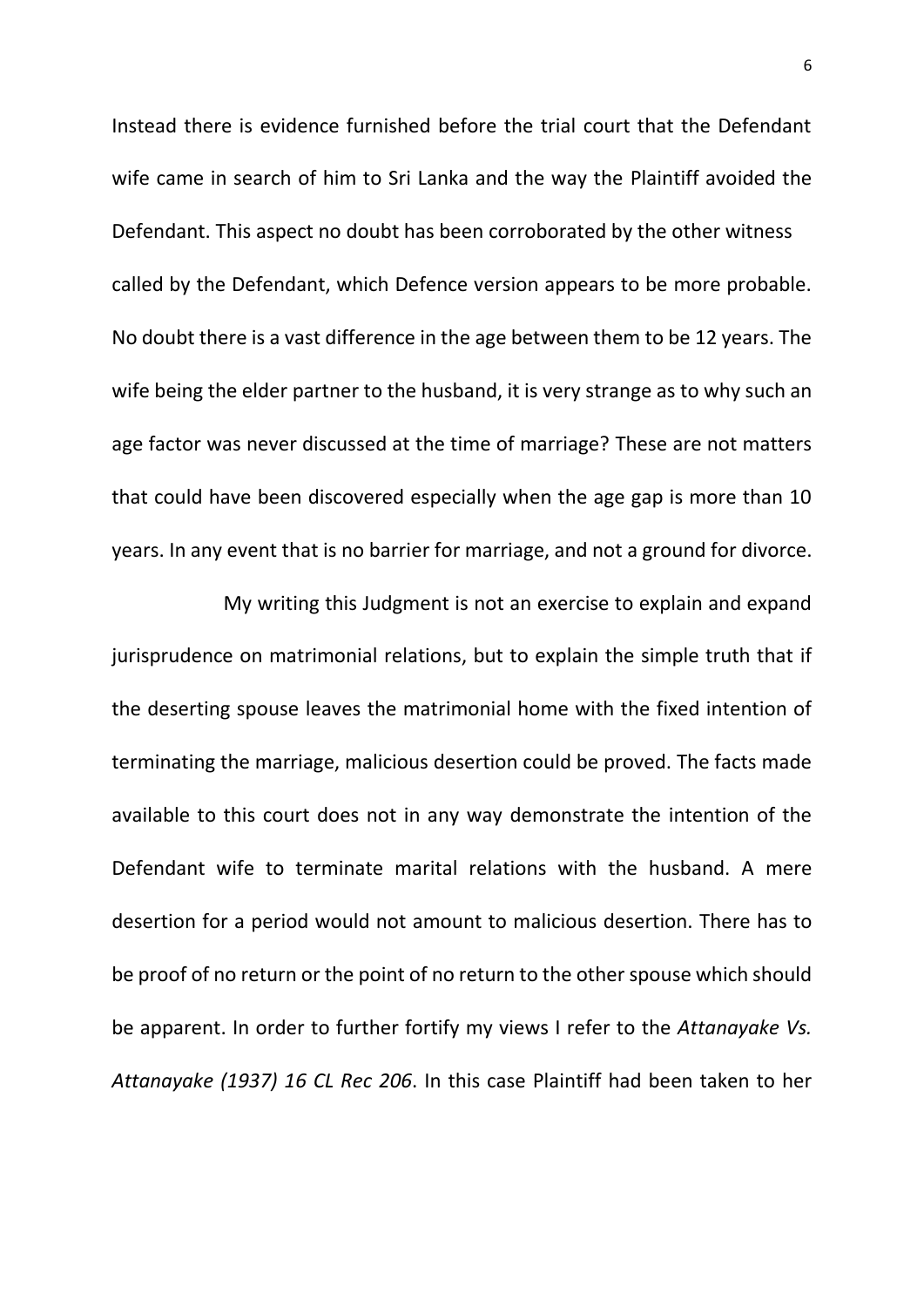mother's house by the Defendant after a quarrel and left there. At a subsequent date the Defendant wrote a letter to Plaintiff's mother and accused of adultery and declared "I do not want your adulterous daughter". Poyser J. held Defendant had shown a deliberate intention to repudiate the marriage since the factum of desertion too had been established, a divorce was granted. In another case Canekaratne Vs. Canekaratne 66 NLR 380 held whether they are leading separate lives on account of a mutual agreement or due to force of circumstances, if an intention to put an end to the marriage is manifested, desertion will be established. What is absent and lacking in the case in hand is an intention to put an end to marital relations. I am not in a position to act on mere assertions in the absence of strong evidence to terminate the marriage. That may be the reason for the Defendant to only seek dismissal of the action without a cross claim for divorce. The function of the court is to determine the relative importance of the acts complained of as items of evidence to support an inference of desertion, which amounts to malicious desertion and not just mere desertion.

The learned High Court Judge has considered the case of *Silva Vs. Missinona 26 NLR 113.* 

*Held:*

Desertion to be a ground for divorce must be malicious, that is to say, it must be deliberate and unconscientious, definite, and final repudiation of the obligations of the marriage state. It must be sine animo revertendi. Divorce should only be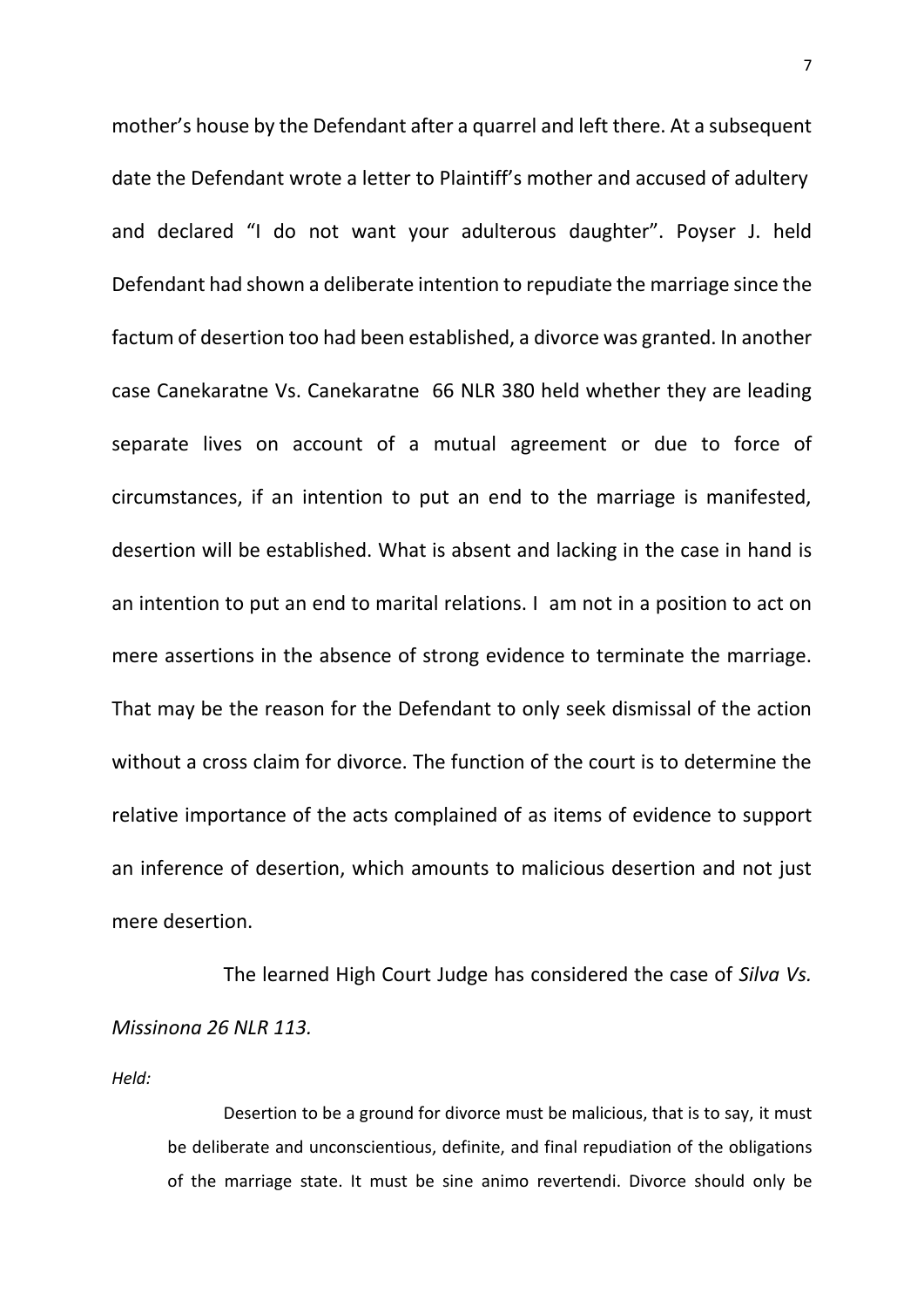granted if the desertion complained of was a repeated desertion, and the offending spouse has contumaciously refused to return to married life.

#### At pgs. 117 & 118

If one now refers to the facts in the light of these principles, it is clear that no case of malicious desertion has been made out. There may have been desertion, but it was certainly not malicious, and, in particular, it is certainly not established that it took place sine animo redeundi. The institution of marriage would be in a perilous position if, when husband and wife quarrelled about the place where they should reside, and the wife, during a state of friction took refuge with her parents, it was held that these facts of themselves entitled the husband to a decree for divorce. I am not able to see in this case that during the material period the husband ever definitely put at the disposal of his wife a home where she could go and live with him. She left him at a period of mutual exasperation, when he himself was anxious to get rid of his wife, and it seems to me quite impossible that her conduct should be regarded as malicious. Even in this very action he himself declared in his evidence. "If I take my wife with me there is no doubt that she would kill me. I am not willing now to take her to a house at Kataluwa. She would poison me. I am not now willing to live with her in any house." These are clearly not circumstances in which the remedy of the Roman-Dutch law would be granted.

I observe that the situation of the parties to this marriage is very unfortunate. No doubt there is an age difference. When times were good the age was not a barrier but with the effluxion of time it is seen as a human problem. Material placed before court suggest that the Plaintiff-husband attempted to sever all connections with the Defendant wife. Legally he is at a disadvantage in the absence of proving actual and definite acts of repudiation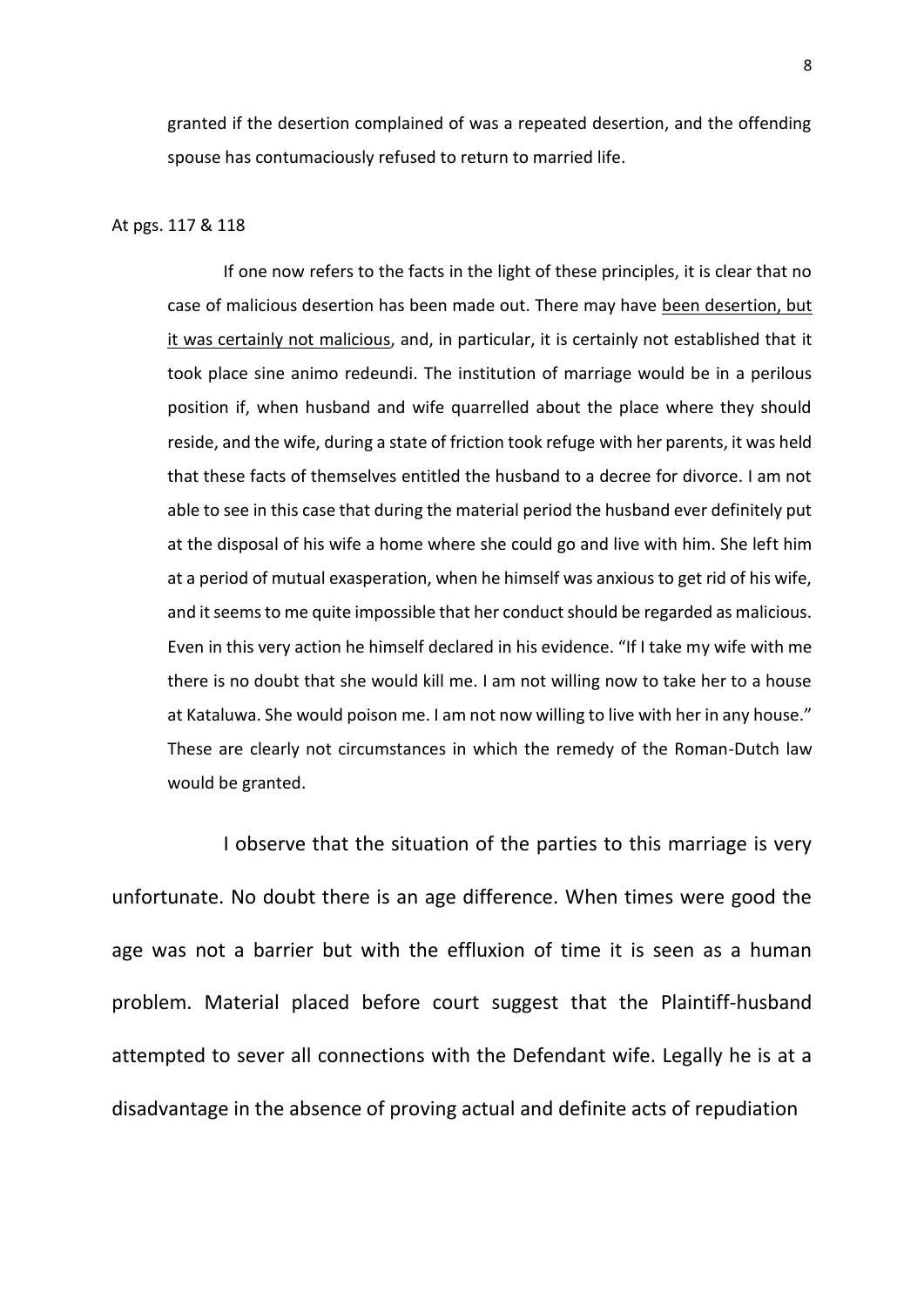of obligation of marriage with an intention not to resolve disputes between them on the part of the Defendant wife. In desertion the element of malice is an important aspect. Entire episode is without malice on the part of the Defendant wife.

I cannot say the same as regards the Plaintiff husband. Evidence show that he has intended to put an end to all marital relations. The reasons do not clearly surface in evidence for his benefit. I answer the question of law as follows:

- (a) No. Learned High Court Judge's conclusions are supported by legal principles relevant to 'Malicious Desertion' as referred to in the decided cases cited in the Judgment of the High Court.
- $(b)$  No.

It is the view of this court, and as expounded by jurist that desertion is a continuing offence and as such could be terminated at any time on proof of a change of animus or factum. In these circumstances either party has a right to reinstitute fresh proceedings. The plaint filed in the year 2006 with all procedural steps and positions in law urged by either party at the trial and in the appeal to the High Court, ultimately concluded in the Apex Court only by mid-2016. This, certainly is a long lapse of time, to a litigant involved in matrimonial disputes. It is desirable for the parties concerned to do what is best for each other and consider realities of life.